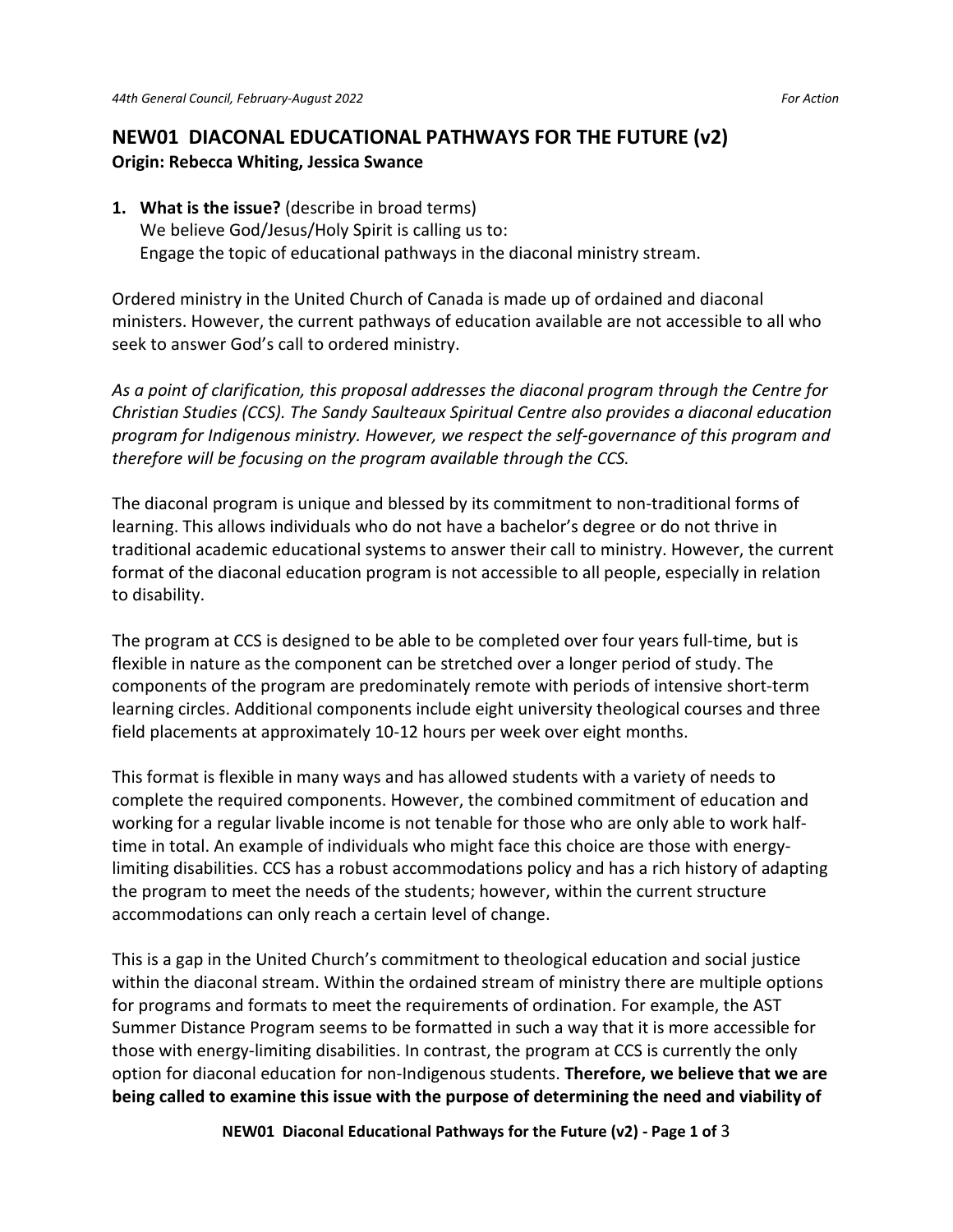**an alternative route through the diaconal program at CCS**. We feel the driving focus of this inquiry should be to fill the gaps of accessibility for all demographics, while maintaining the integrity of the diaconal program.

## **2. Why is this issue important?**

Examining the need for an additional pathway is important because 1. it is a justice issue and 2. it is important theologically for the discernment of those answering their call.

1. The United Church is committed to being a just church. Time and time again we have taken steps to become a justice-seeking institution, but we also know that work is not finished. Diaconal ministry has a long and rich tradition of engaging social justice issues but, even with that commitment, has limitations with its model. As the church becomes aware of the pervasiveness of ableism and begins to explore theologies of disabilities, the time is ripe to consider expanding the preparation for diaconal ministry to ensure no one is excluded. For example, for some who have illnesses, conditions, or disabilities that are energy-limiting, the program is not able to be stretched over time while maintaining a livable income. Additionally, for some seniors who are answering their call to ministry, the program is not a good fit because of its length and limited time in active ministry. These are just two examples where someone may have to seek out the ordained pathway, or non-ordered ministry, not based on their call but on the accessible options available to them.

It can be hard to see the places where our systems are unjust until those with lived experiences speak out. It can be even harder to do something about it when it seems it may only affect a small population of people. However, it is essential that we as the United Church continue to be justice-seeking, which requires a faithful examination of where we may be creating barriers for our future leaders.

2. The calls to ordained, diaconal, and designated lay ministry are distinct from one another and need to be prayerfully discerned by candidates. This discernment should not be based on the educational pathways that are accessible to an individual, but based on God's call. This is a theological cornerstone of the candidacy process. However, within the current system individuals are having to make these decisions based on practical accessibility. At times, the programs available can even prevent someone from answering the call to ministry altogether. Our church is blessed by a diverse leadership, where our unique gifts and talents weave together into a greater picture. We need to continue to ensure that our systems allow people of diverse backgrounds and abilities to answer God's call to ordered leadership.

If you wish to continue to research the current diaconal pathway, the following links show the basic outline of the diaconal educational program:

[http://ccsonline.ca/program/diaconal-diploma/](https://can01.safelinks.protection.outlook.com/?url=http%3A%2F%2Fccsonline.ca%2Fprogram%2Fdiaconal-diploma%2F&data=05%7C01%7Cswelch%40united-church.ca%7Cbd4369f643904b4c849f08da2d3be6ac%7Ccf18b5a826784011931215f0f7157574%7C0%7C0%7C637872032544838628%7CUnknown%7CTWFpbGZsb3d8eyJWIjoiMC4wLjAwMDAiLCJQIjoiV2luMzIiLCJBTiI6Ik1haWwiLCJXVCI6Mn0%3D%7C3000%7C%7C%7C&sdata=bbFswIS3JDWtTLB0mZ8%2Bdz9xlZivxKb%2FyaxJs3cW43I%3D&reserved=0) [http://ccsonline.ca/about-ccs/](https://can01.safelinks.protection.outlook.com/?url=http%3A%2F%2Fccsonline.ca%2Fabout-ccs%2F&data=05%7C01%7Cswelch%40united-church.ca%7Cbd4369f643904b4c849f08da2d3be6ac%7Ccf18b5a826784011931215f0f7157574%7C0%7C0%7C637872032544838628%7CUnknown%7CTWFpbGZsb3d8eyJWIjoiMC4wLjAwMDAiLCJQIjoiV2luMzIiLCJBTiI6Ik1haWwiLCJXVCI6Mn0%3D%7C3000%7C%7C%7C&sdata=GKr5879JtAvJsulWkqaYV1Er6y7PMiPLkT1j2ULhN8c%3D&reserved=0)